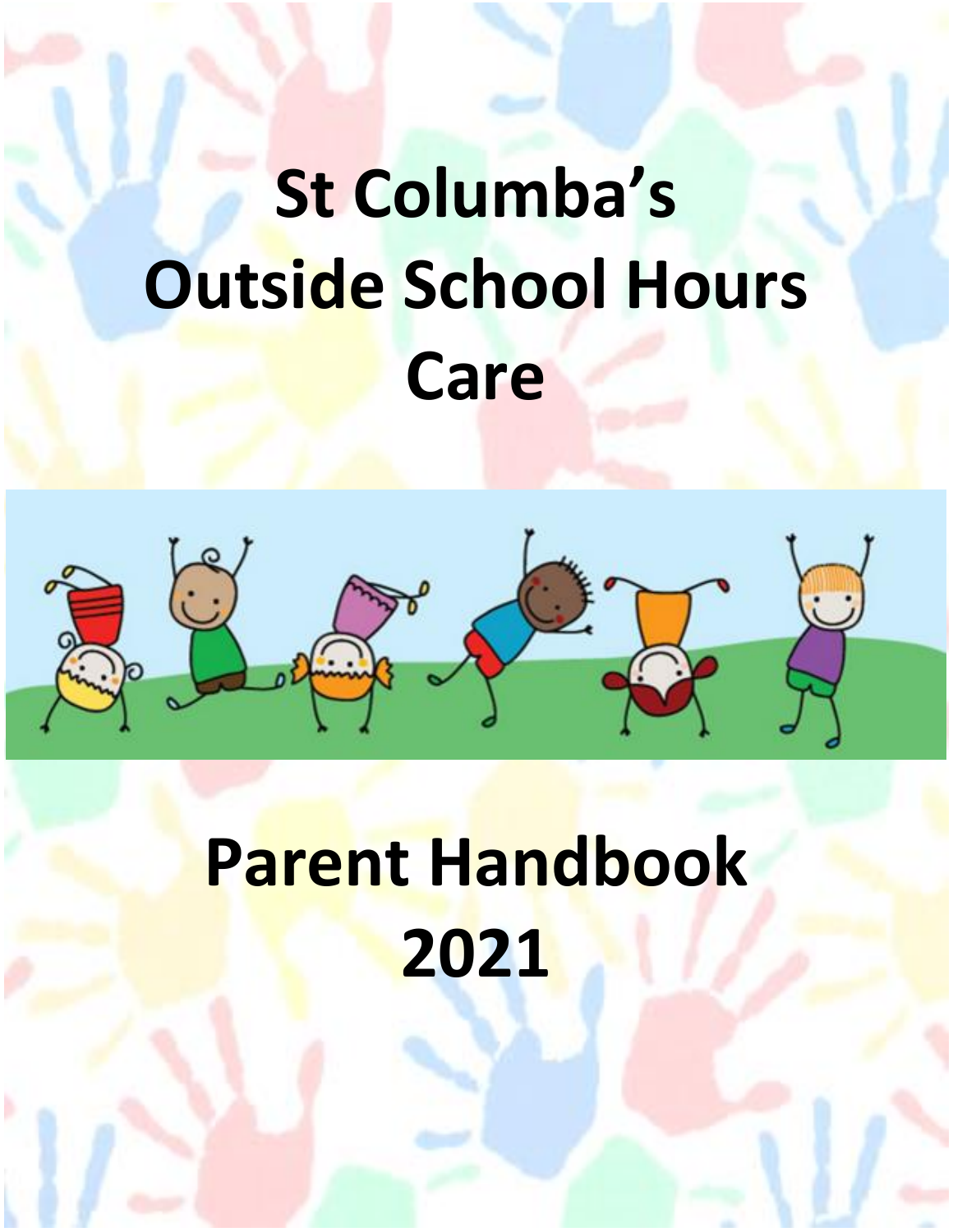

## **Contents**

| Welcome                                              | 3              |
|------------------------------------------------------|----------------|
| <b>Our Philosophy</b>                                | 4              |
| <b>Our Goals</b>                                     | 5              |
| <b>Management of the Service</b>                     | 5              |
| Some Details about the Service That You Need to Know | 6              |
| Hours of Operation                                   | 6              |
| Enrolment                                            | 6              |
| <b>Termination of Care</b>                           | 7              |
| Definitions of Enrolment                             | 7              |
| <b>Complaint Procedure</b>                           | 7              |
| Priority to Access                                   | 8              |
| <b>Child Care Benefit</b>                            | 8              |
| <b>Child Care Rebate</b>                             | 9              |
| <b>Fee Reduction families</b>                        | 9              |
| Lump Sum Payment families                            | 9              |
| Signing In and Out                                   | 9              |
| <b>Procedure for Late Collection</b>                 | 10             |
| <b>Current Fees</b>                                  | 10             |
| Payment of Fees                                      | 10             |
| <b>Non-Attendance Guidelines</b>                     | 11             |
| <b>Our Children's Activity Programme</b>             | 12             |
| Children's Programme                                 | 12             |
| <b>Centre Routines</b>                               | $\overline{2}$ |
| Equipment                                            | 12             |
| <b>Activity Program</b>                              | 12             |
| <b>Snacks</b>                                        | 13             |
| <b>Birthdays</b>                                     | 13             |
| Personal Toys                                        | 13             |
| Mobile Phones/Personal Electronic Equipment          | 13             |
| Supervision                                          | 13             |
| <b>Children with Additional Needs</b>                | 14             |
| <b>Guiding Children's Behaviour</b>                  | 14             |
| Limits                                               | 15             |
| <b>Appropriate Clothing</b>                          | 16             |
| <b>Excursions</b>                                    | 16             |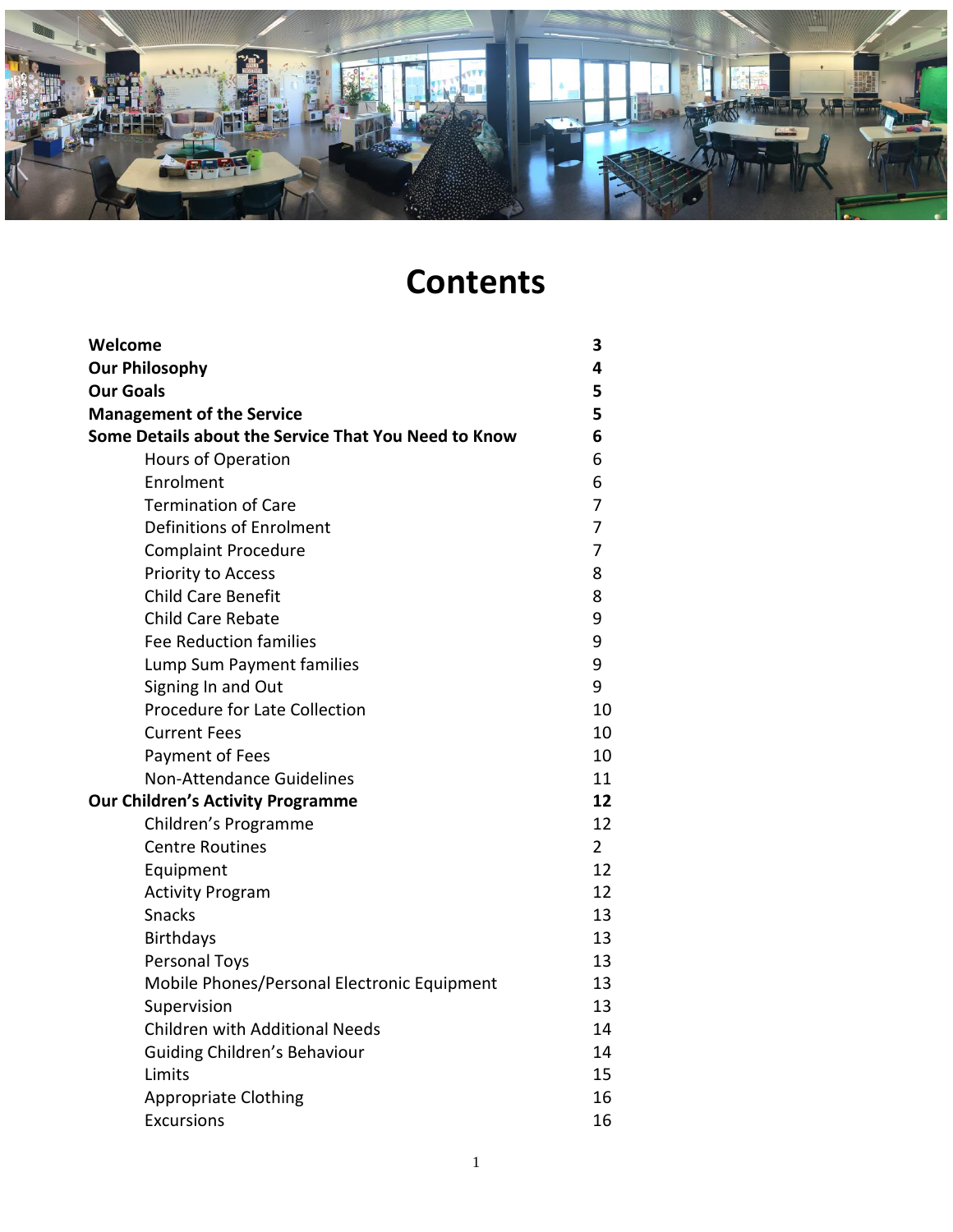

| <b>Health and Safety</b>        | 17 |
|---------------------------------|----|
| Hygiene                         | 17 |
| Immunisation                    | 17 |
| Exclusion                       | 17 |
| Unwell Children at the Centre   | 18 |
| Medication                      | 18 |
| Occupational Safety and Health  | 19 |
| Sun Protection                  | 19 |
| Safety Drills                   | 19 |
| Accidents                       | 19 |
| <b>First Aid Qualifications</b> | 20 |
| Lost Property                   | 20 |
| Links to Community Support      | 21 |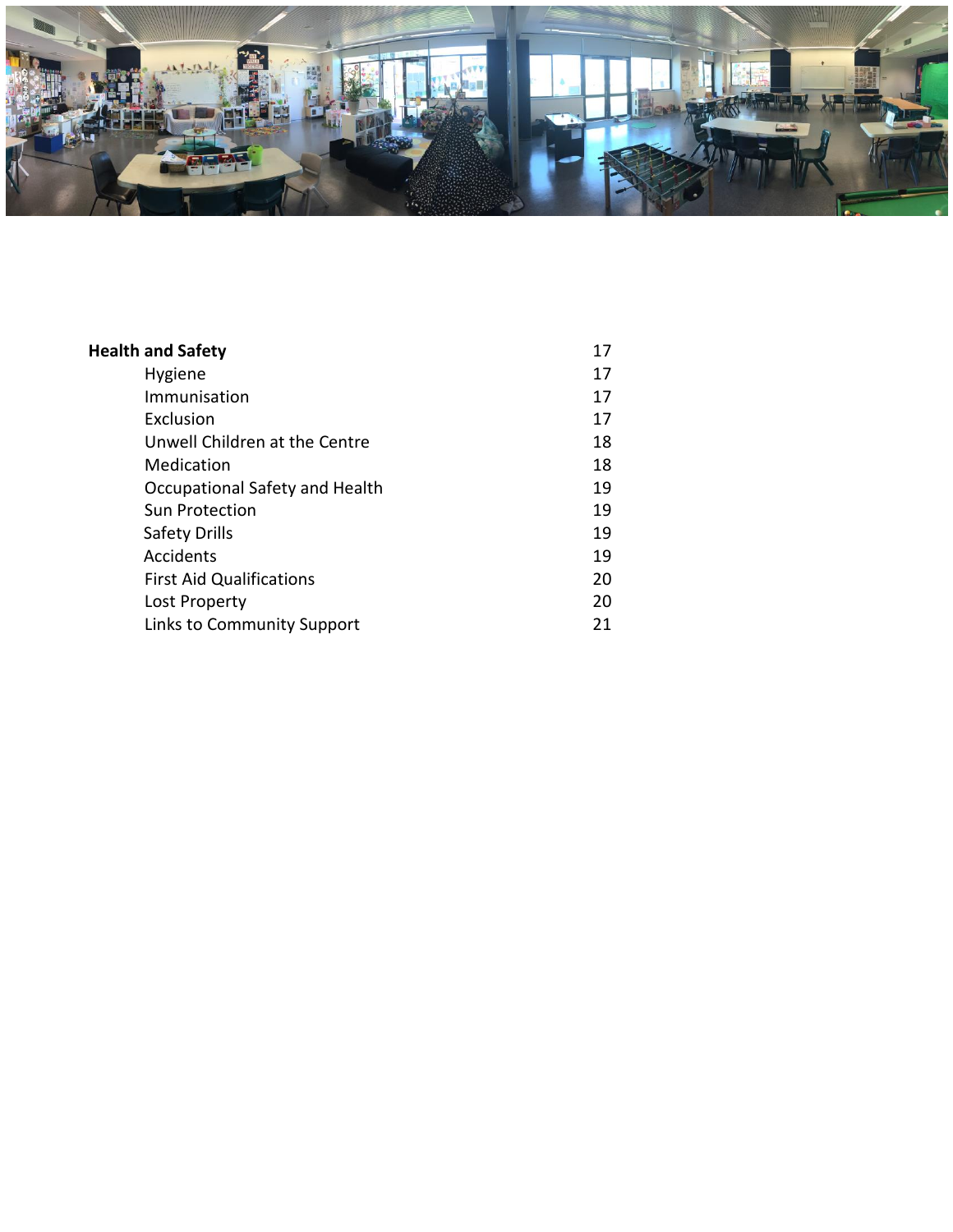

## Welcome to St Columba's Outside School Hours Care

Welcome to our OSHC service. Please read this information carefully to assist you in settling your child into the service and to answer any questions you may have. If you require any further information or have any questions that remain unanswered, please do not hesitate to contact the Nominated Supervisor or a staff member.

St Columba's Outside School Hours Care opened for operation in January 2014 with the opening of a Before, After and Vacation Care for 30 places. As our popularity and family needs have increased, so have our maximum numbers of children able to attend each session. We increased to 40 places in 2015, 60 places in 2016 and 107 places in 2017.

The School Principal manages the service. The service employs a Nominated Supervisor who is the Educational Leader of the OSHC program and is also a qualified teacher. The Nominated Supervisor is employed full time and is available in the OSHC room throughout the school day. In each OSHC session there are also a number of Qualified Supervisors and Assistant Educators.

The Centre participates in the National Quality Framework, the Early Years Learning Framework and My Time Our Place, which is the framework for all OSHC services.

For more information about the frameworks please visit [www.education.gov.au/national-quality-framework-early-childhood-education-and-care](http://www.education.gov.au/national-quality-framework-early-childhood-education-and-care) [www.education.gov.au/my-time-our-place-framework-school-age-care-australia](http://www.education.gov.au/my-time-our-place-framework-school-age-care-australia) [www.education.gov.au/early-years-learning-framework](http://www.education.gov.au/early-years-learning-framework)

The centre's policies are available at the service for you to view at any time and are located in a folder by the office desk.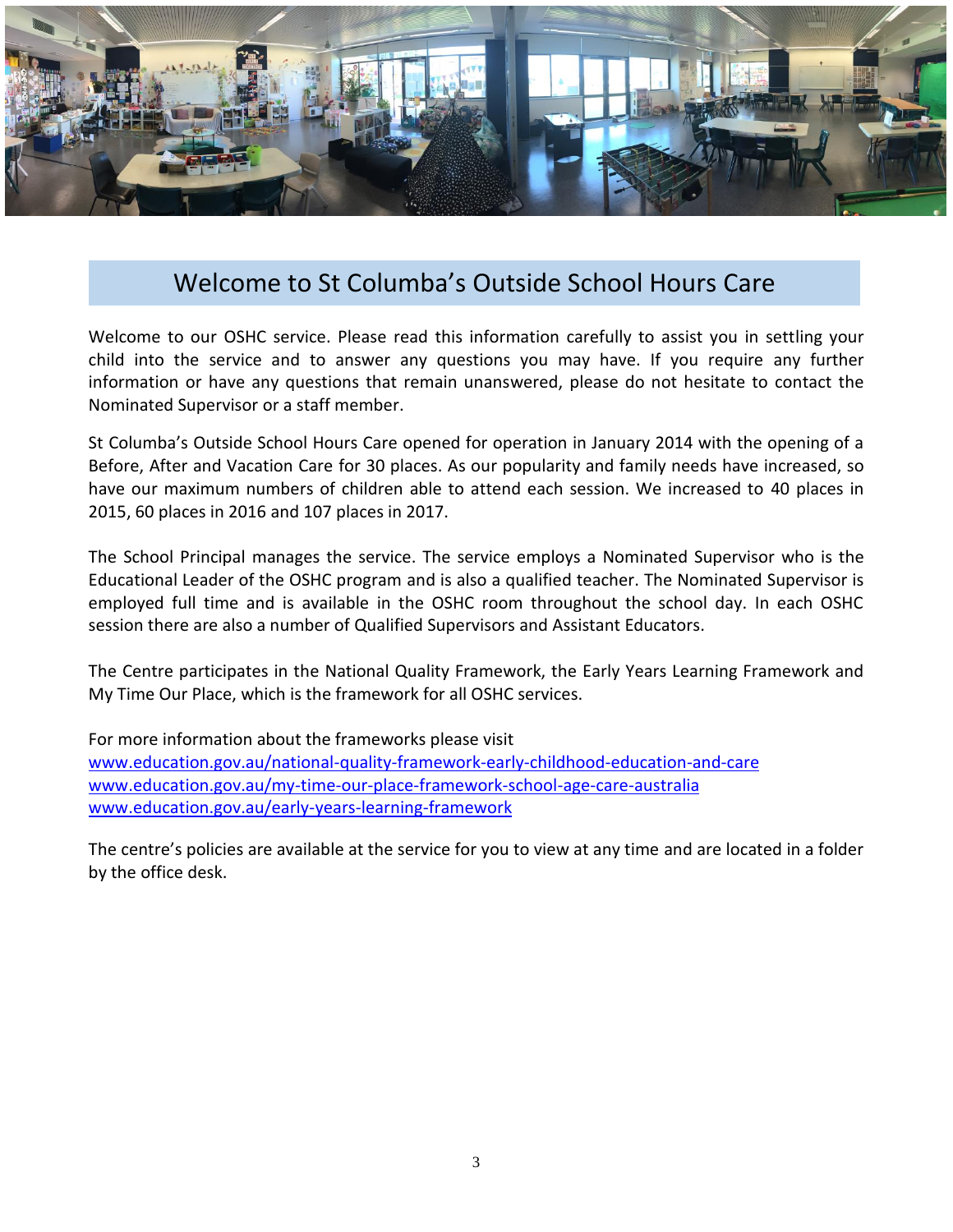

## Our Philosophy

St Columba's Outside School Hours Care is a child focused Centre where children, families and staff are treated as equal and valued individuals. The value of play is important, and children have opportunities for challenge. Children are encouraged to develop to their full potential within a safe, caring, and supportive environment. The Service aims to reflect the local community by encouraging participation and discussion about all issues to the running of the Centre.

At St Columba's OSHC, we believe that children are competent, capable and successful learners. Educators will build on teacher's strengths, interests and knowledge to engage them in further learning and development. We believe that educators and children learn together and share decisions which build mutual respect and trust. Our program is child focused with all children being encouraged to contribute their ideas to the program.

We believe that children learn through play and that experiences offered at our Service should aim to promote children's social and emotional development as well as their overall sense of wellbeing. Children will be given opportunities to question, explore, discover and become independent learners through open ended experiences.

St Columba's Outside School Hours Care service is an inclusive environment. Educators honor and embrace each child's individual culture, language, tradition, lifestyle choice, religion, educational needs, social status and background. We value Australia's Aboriginal and Torres Strait Islander cultures. We will support children to celebrate and recognise similarities and differences and how we can learn and live together. Resources should reflect different cultures, religions and additional needs to promote this understanding.

Educators will take ownership of their personal and professional development and be supported in this by the Nominated Supervisor and the Service Manager. Educators will undertake self-reflection and be supported in their growth to continue to strive to learn and improve. Educators are expected to deliver best practices at all times within the program.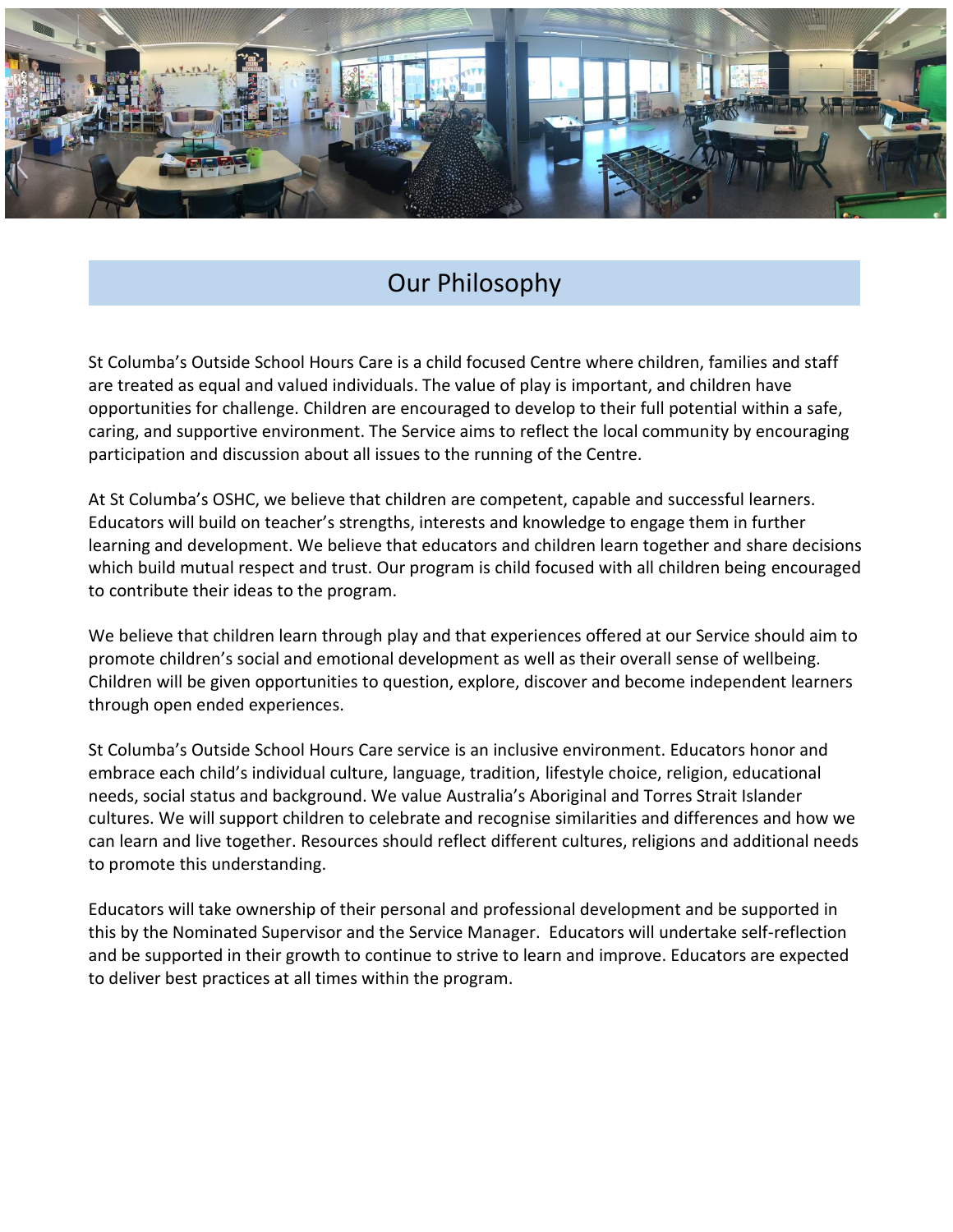

## Our Goals

We strive to:

- Assist in the development of self worth and dignity of each individual.
- Provide opportunities for each child to develop intellectually, physically, emotionally and socially.
- Acknowledge and respond to the uniqueness of each individual.
- Promote an awareness of the need to respect and care for all creation.
- Foster a caring and meaningful relationship to each individual.

## Management of the Service

The service is operated by the School Principal acting on behalf of the approved provider – The Catholic Education Commission Trustees Association WA (INC)

The service encourages parental involvement and input which is vital to ensure the service is meeting our families needs. All families are welcome to provide feedback via the school Principal or Nominated Supervisor about the operations of the service at any time.

Parents are also welcome to become involved in the Centre's Assessment process through discussions with the Nominated Supervisor and staff members, and by completing surveys designed to ensure that the service is meeting a high standard of care for all children in the Centre.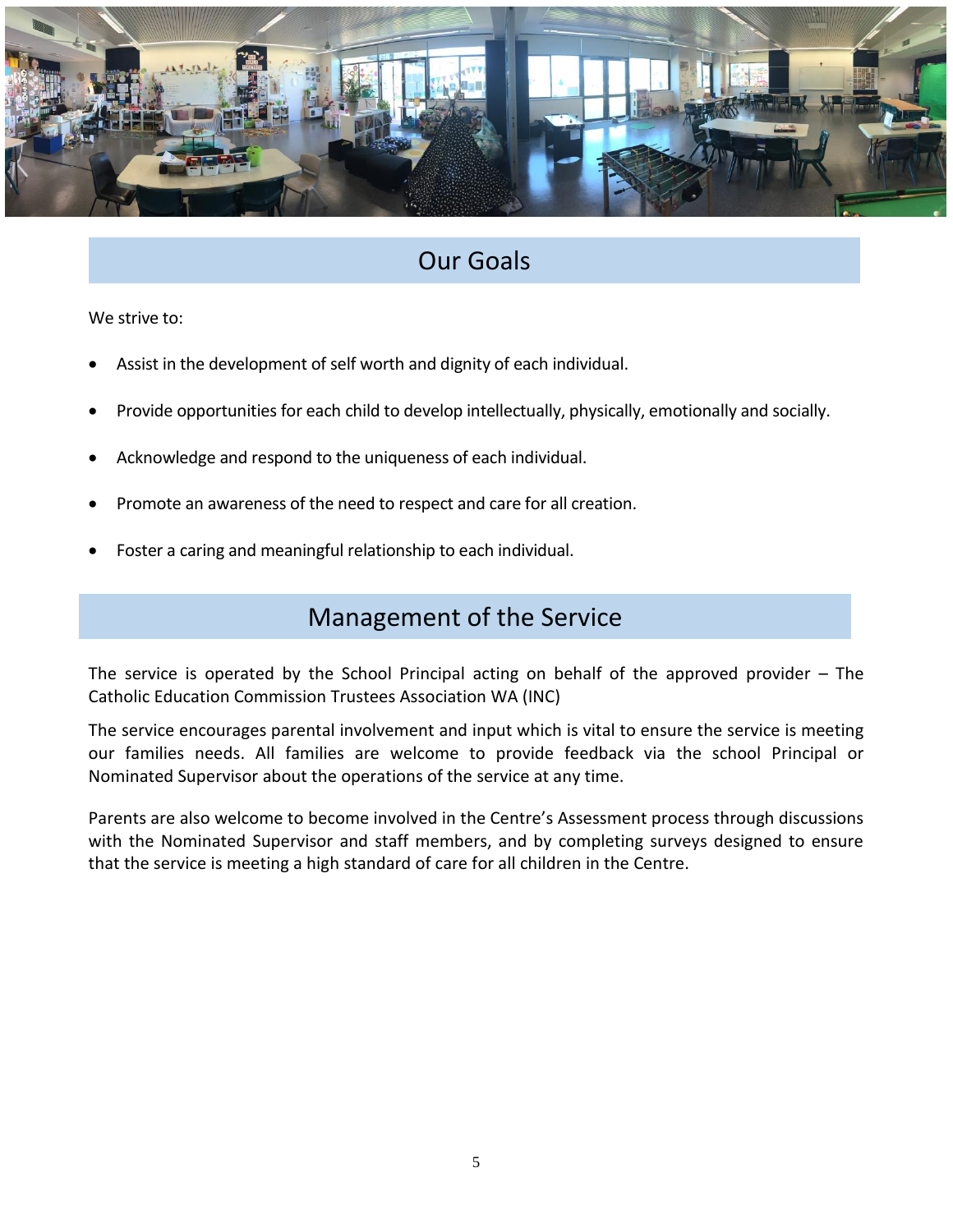

### Some details about the service that you need to know

The following information will help you to understand the administrative requirements of enrolling your child and the operational policies that you need to know.

#### **Hours of Operation**

#### **Before School**

The Centre is open from 7.00am to 9:00am with Kindergarten and Pre-Primary children being walked to their classrooms by a member of the OSHC staff.

#### **After School**

The Centre is open from 2.45pm to 6:00pm with Kindgarten and Pre-Primary children being walked over from their classrooms by a member of the OSHC staff. All other children are asked to walk to the service where they will be met by an educator.

#### **Vacation Care and Pupil Free Days**

The Centre is open from 7.00am – 6:00pm

#### **Christmas and New Year Period**

The Centre operates 50 weeks a year but is closed on Public Holidays and for two weeks over the Christmas and New Year period.

#### **Enrolment**

Should you wish to enrol your child you will need to know complete the following enrolment procedures:

- Submit a completed enrolment form. Enrolments are classed as "informal" until the Customer Reference Numbers and Date of Birth of the child and the claiming parent are provided. Once these details have been provided, the enrolment is formalised and child care subsidy can be claimed.
- Provide any necessary documentation, e.g. child's birth certificate, immunisation redcords, custodial papers, court orders, medical conditions, etc. Although the school may have a copy of these already, the OSHC service is required to have their own copies in the OSHC room.
- Provide any relevant information regarding your child's health by completing a Healthcare Plan.
- Name all persons who may deliver or collect your child from the Centre. These persons must be over 18 years of age. It is your responsibility to ensure your nominated people are responsible and available when required.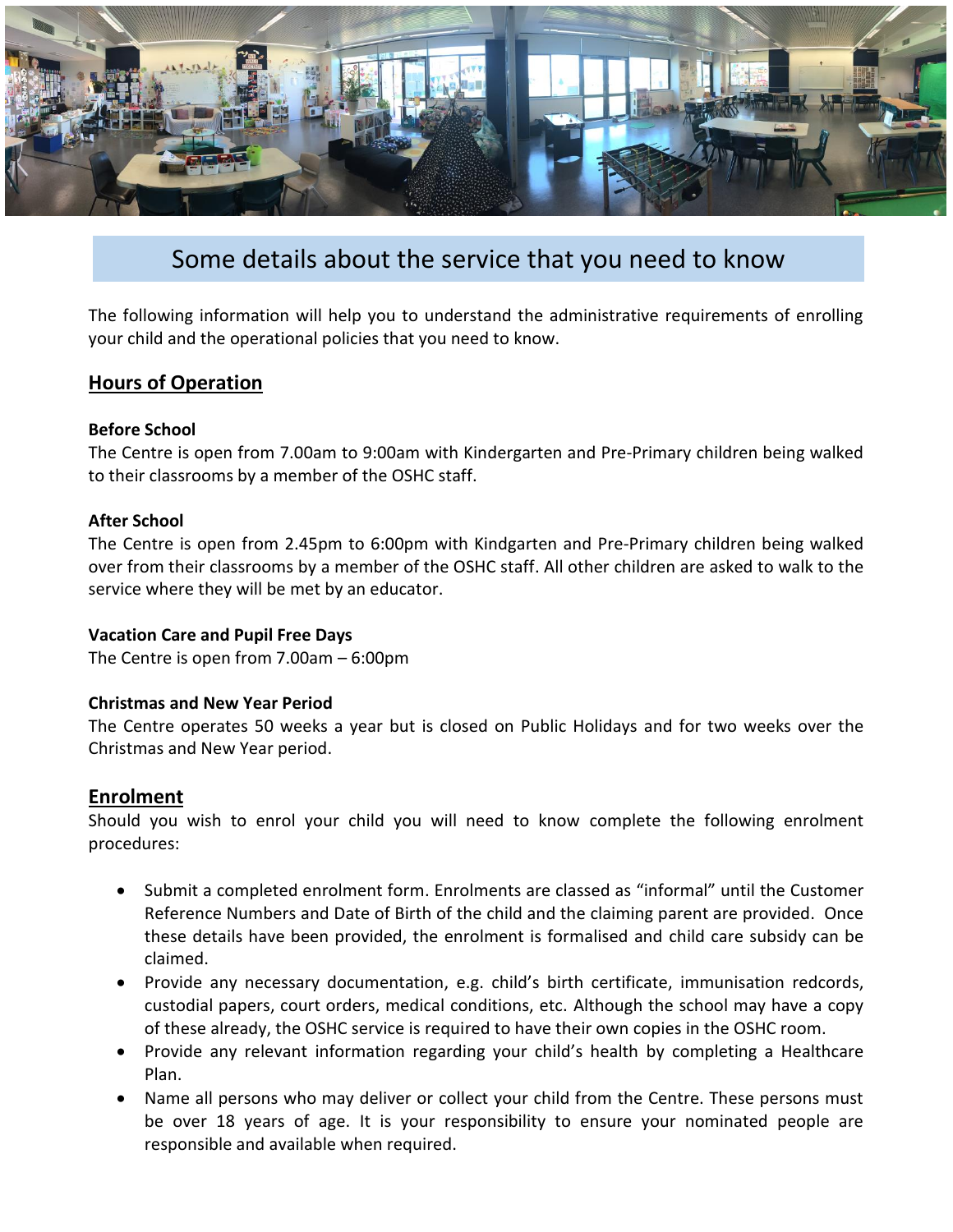

The details required on the enrolment form are needed by our staff to help them take the best possible care of your child. It is also a licensing requirement. All information is strictly confidential. If any of your details on the enrolment form change you are asked to advise the Nominated Supervisor immediately*.*

We welcome families and children visiting our service to have a look around, a play and to meet our staff before starting care with us. It gives a chance for everyone to get to know each other and to have any questions answered and for the children to spend a bit of time with us while a parent is present.

#### **Termination of Care**

In extreme circumstances it may be necessary to terminate a child's care. Exclusion of children from the service will only occur after all other avenues of communication and support have been exhausted and when:

- Professional advice confirms a child is in psychological danger as a result of an unusually prolonged inability to settle into care away from the parent.
- A child puts the majority of children at risk through inappropriate behaviour.
- The parent continually fails to observe Centre hours of operation and/or fails to pay the required fee.

#### **Definitions of Enrolment**

- Informal: CRN and DOB not provided for child/ren and claiming parent.
- Formal: CRN and DOB provided for child/ren and claiming parent.
- Primary aged children: from Kindergarten to Year 7
- Permanent: Attending on some or all of the days each week.
- Casual: Infrequent/Occasional Attendance subject to availability.

#### **Complaint Procedures**

Please let us know if you are unhappy with any aspect of the service we provide for you and your child.

We welcome all parent feedback, including your grievances and complaints, as these will help us to improve the services we provide. All concerns or complaints will be dealt with in a prompt, positive and sympathetic manner.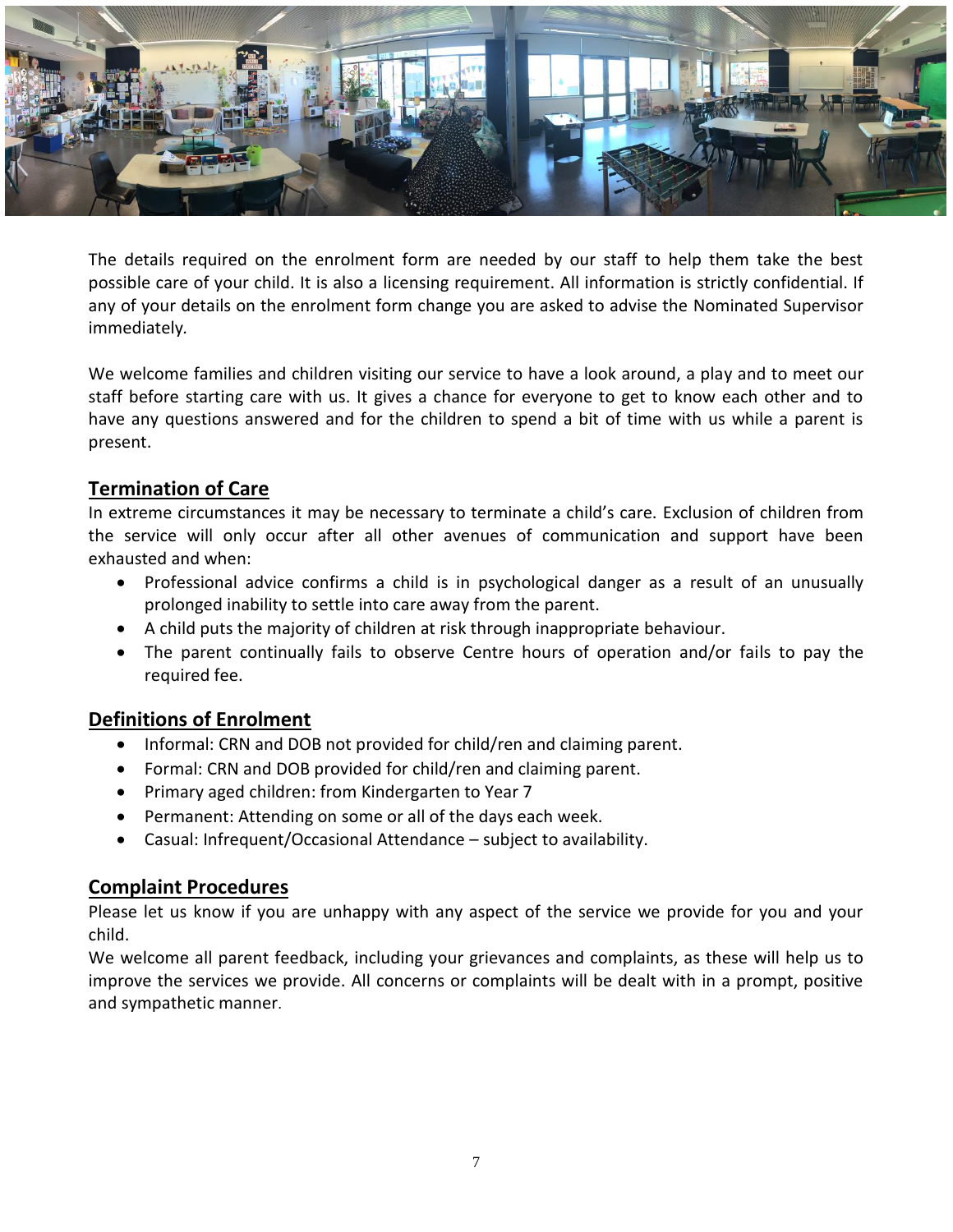

#### **Parent Complaint Procedures**

If a parent has a complaint about any aspect of the service they may discuss their problem with the relevant staff member or with the Nominated Supervisor. If the parent feels the problem is not resolved they may take the matter to the Operator for resolution, either through the Nominated Supervisor or by writing directly to the Operator (Principal).

If a staff member is unsure how to respond to a parent's complaint they should refer the matter to the approved provider.

Parents are also entitled to direct their complaints to the Department of Local Government and Communities, Education and Care Regulatory Unit

Level 1, 111 Wellington Street, East Perth, WA 6004 Email: [ecru@dlgc.wa.gov.au](mailto:ecru@dlgc.wa.gov.au) Phone: (08) 6551 8333

#### **Priority of Access**

The Australian Government has set specific priorities of access to childcare services.

The Australian Government requires the Centre to provide access to the service according to the following priority of access. This means that when the Centre is full, those families who are third priority may be asked to alter their care arrangements to allow a family with higher priority to access the service.

First priority: Children at risk of serious abuse or neglect.

- Second priority: Children whose parents satisfy the work/training/study test under Section 14 of the Family Assistance Act.
- Third priority: Any other child*.*

#### **Child Care Subsidy - Allowable Absences**

Allowable Absences – each family is entitled to 42 days of absence per year while claiming Child Care Subsidy. An absence may be defined as: a sick day, holiday or occasional absence. Once the 42 day allowable absence have been taken, full fees will apply for subsequent absences, as Child Care Subsidy cannot be claimed for these additional days. *Parents need to ensure that absences are signed for on the attendance record next time they visit the Centre to remain eligible for CCS. When all allowable absences have been used CCS entitlements are payable on all approved absences. These must be recorded with the adequate documentation eg. medical certificate.*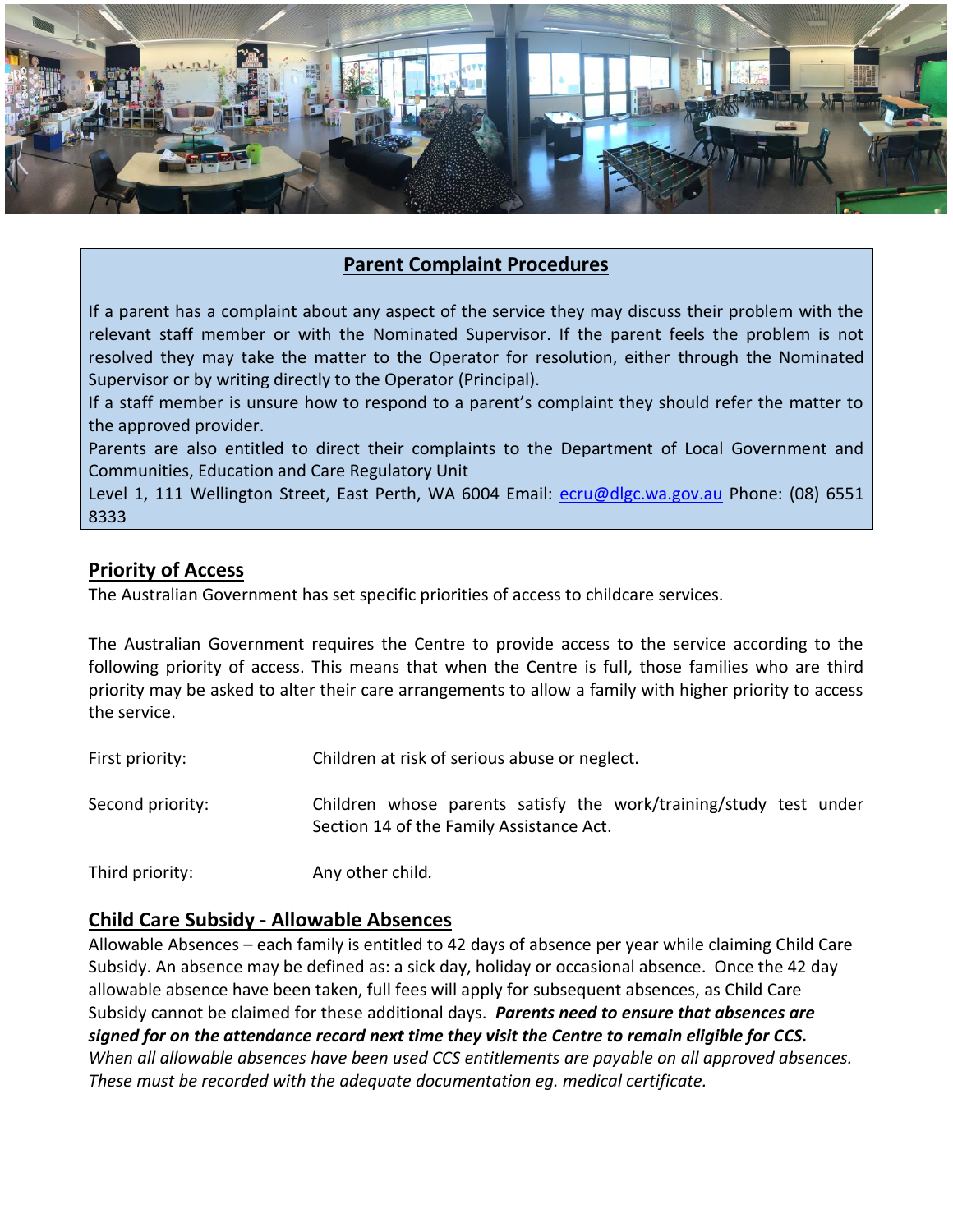

#### **Child Care Subsidy**

Families who meet the Australian residency requirements may be eligible for Child Care Subsidy (CCS). You can apply for this payment (which will reduce your childcare fees) at the Family Assistance Office. The payments are means tested. CCS payments are made to the service and your fees are then reduced.

**Please note that without Customer Reference Numbers and date of birth information for parent and child, the Centre will be unable to link with the Family Assistance Office for your fee reduction.**

#### **Signing In and Out**

Our primary concern is the welfare and safety of your child. We therefore request that you comply with the following requirements.

- Accurate attendance records need to be kept and checked each day. Whoever brings your child to the Centre or collects your child at the end of the day is required to sign the child into or out of the service electronically at time of arrival and departure.
- If an unauthorised person arrives to collect your child, the child will not be released until your authorization (preferably in writing) has been obtained.

**Signing In and Out is a legal requirement of the Family Assistance Office. If you do not sign your child in or out you will not be eligible to claim Child Care Subsidy.**

#### **Procedure for Late Collection**

We understand that parents can get held up eg. traffic incidents, but we ask that if you are running late and expect to arrive after 6pm, you call the OSHC service and advise them of this.

If a child has not been collected 30 minutes after closing time, and the parent/guardians of the child, nor other emergency contact have been able to be contacted, the Centre will contact Crisis Care and Police to advise them of the situation and consult on what action to take. A late fee will be charged for children collected after 6pm.

Late fees:  $\frac{1}{2}$  per minute from 6pm to 6.10 pm (per child) \$2 per minute from 6.11pm to 6.20 pm (per child) \$3 per minute thereafter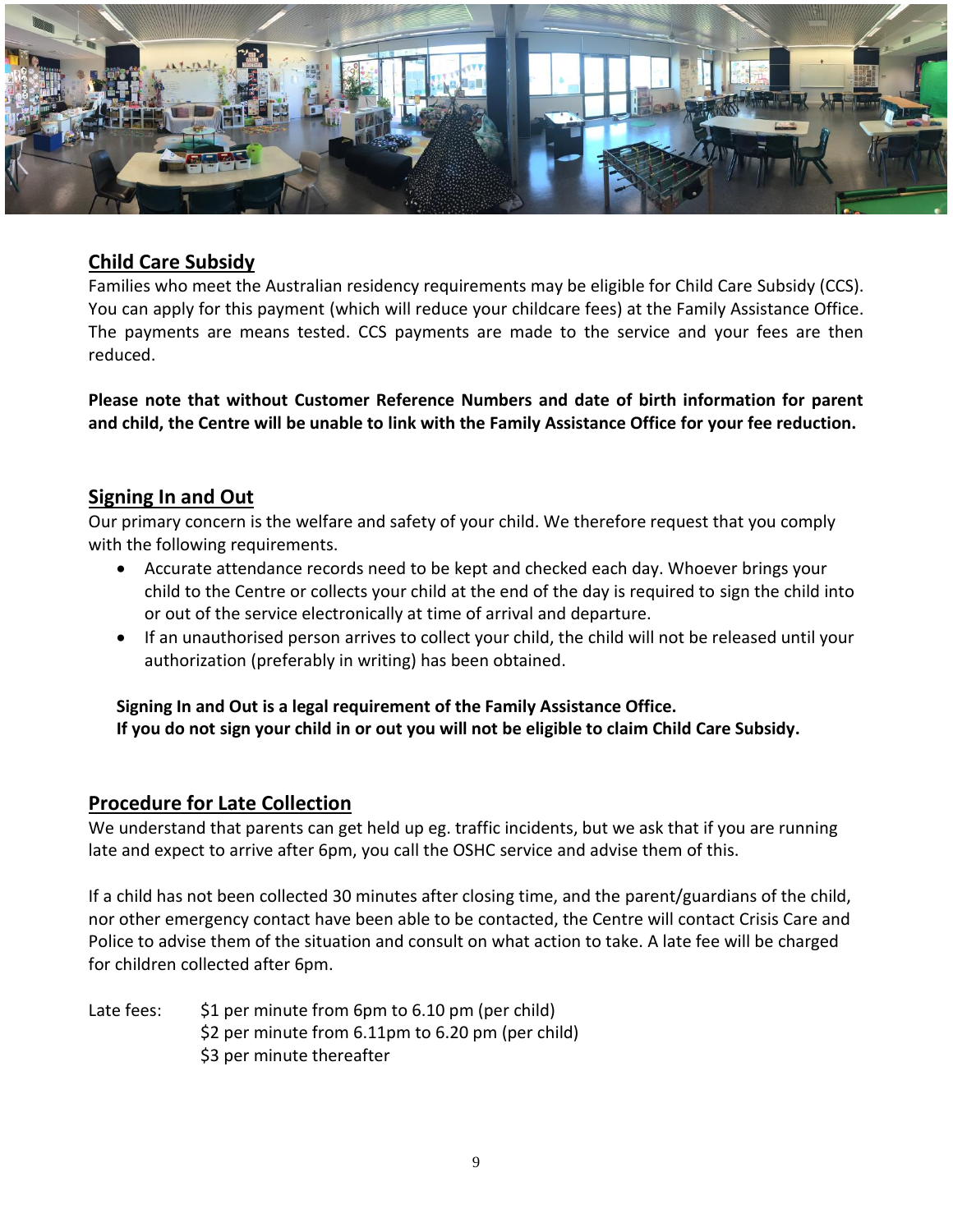

#### **Current Fees**

Our fees are reviewed on an annual basis. Our current fee schedules for all sessions during School Terms, Vacation and Pupil Free Days are:

| <b>Before School</b><br>$7.00$ am $-$ 8.45 am | <b>After School</b><br>$3.00 \text{ pm}$ - 6.00 pm | <b>Vacation Care and Pupil Free Days</b><br>7.00 am $-6.00$ pm      |
|-----------------------------------------------|----------------------------------------------------|---------------------------------------------------------------------|
| \$17                                          | 3.00 - 4.00pm \$17                                 | \$65 for theme days at the<br>school                                |
|                                               | After 4.00pm \$28                                  | \$80 for incursion days at the<br>school<br>\$88 for excursion days |

• Parents are not charged for public holidays.

#### **Payment of Fees**

Our Centre's operation is dependent on maintaining fees. Please read the following information carefully.

- This service complies with the Priority of Access guidelines required for the Federal Government Child Care Subsidy Scheme (CCS).
- Permanent bookings will be given preference.
- Casual bookings will be subject to availability.
- Please give as much notice as possible for cancellation of before or after school care bookings.
- Vacation care cancellations incur a fee.
- Fees can be paid by direct debit (this can be set up through our Xplor software) or EFTPOS.
- Invoices will be emailed to your nominated email address at the beginning of each month.

Anyone experiencing difficulties in meeting their fees can speak to either the Nominated Supervisor, or the School Principal to make mutually agreeable arrangements. Failure to do so may result in the cancellation of your child's place.

#### **Non Attendance Guidelines**

**Please contact the Centre by 2:30pm if your child will not be attending After School Care. All messages of non-attendance of children can be left on the answering machine at the OSHC service.**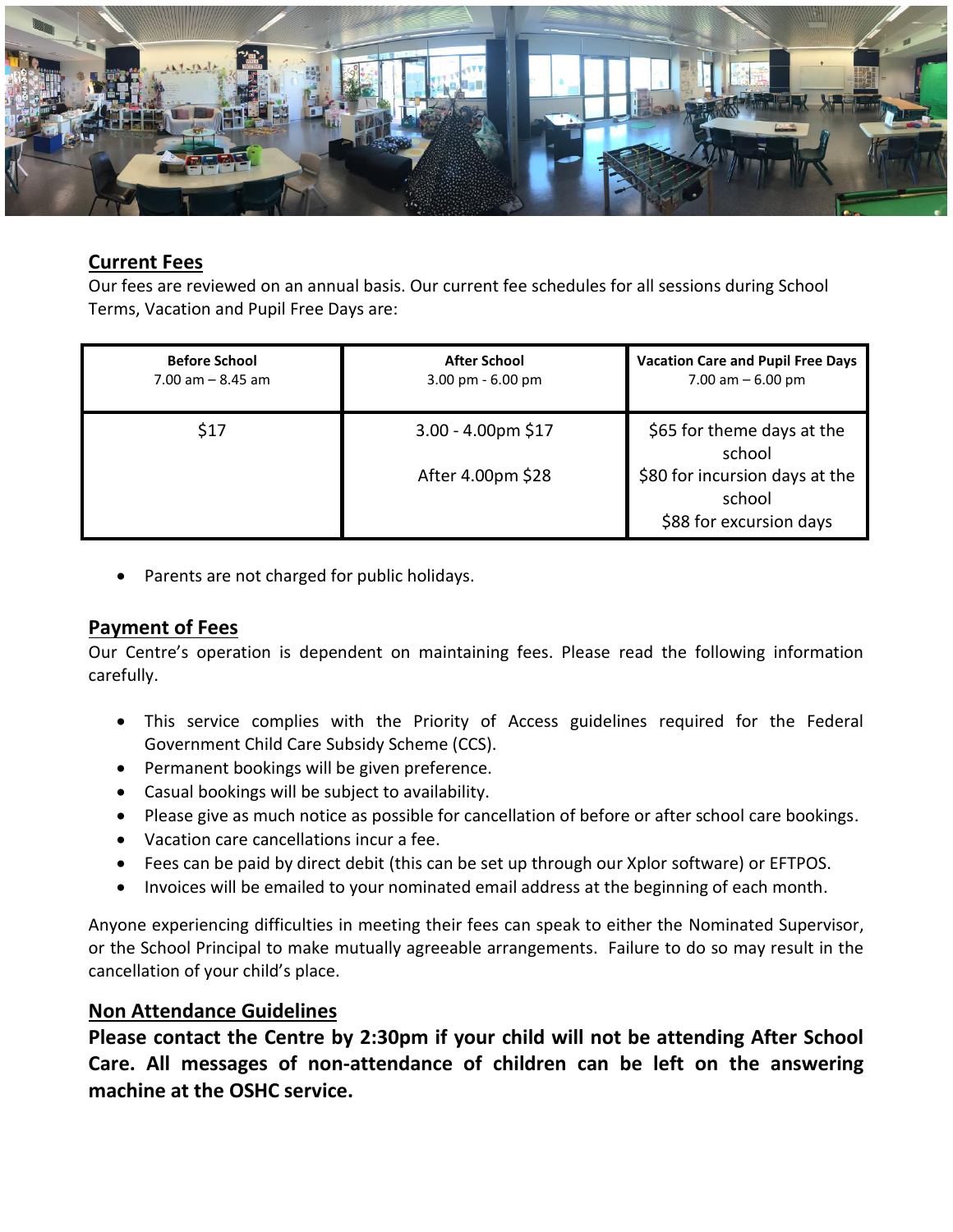

## Our Children's Activity Program

Our staff are supportive and encouraging, and communicate with the children in a friendly, positive and courteous manner to establish a warm and caring relationship with each child in their care. Educators are happy to discuss your child's participation in the programme with you, and we encourage you to stay for a chat prior to taking your child home at the end of the day.

#### **Centre Routines**

The activities that happen at the Centre are built around the daily routines. Routines are built around the regular events of the day i.e arrival, snacks/drinks, hand washing, lunch break when on Vacation Care, homework, outside play, departure, and take into account the developmental needs of individual children, children's attendance patterns, climate and physical environment, the numbers and ages of children within a given group, children with additional needs, new children entering the group and parents' expectations.

#### **Equipment**

The Centre has a wide range of equipment that is suitable for children of all ages. The equipment is regularly maintained and updated. Every year the equipment is expanded or new equipment is brought as required. When it is clear that a child has willfully caused the destruction or loss of equipment the Centre will request that the child's parent replace them.

#### **Activity Programme**

Children who attend our Centre are invited to participate in a range of activities that have been planned to reflect the children's interests and meet their developmental needs.

The educators are responsible for creating an atmosphere and environment which is responsive to the needs of each individual child and to the group as a whole and reflects the philosophy and goals of the service. The programme will be balanced and include indoor and outdoor learning experiences, quiet and active times, individual, small group and large group times, time for individual staff/child interactions, individual and small group interests, children's special interests, and be flexible enough to allow for spontaneity and the unexpected.

Children will be encouraged to have input into programme planning. The programme will be child centered and will allow children to experience a variety of materials and pursue their own interests. There will always be alternative choices when a child does not want to participate in a particular activity.

Our program is located in our Program & Photo Books which are located on the top of the bookshelf in the OSHC room. We welcome families to look through it and to add comments and feedback.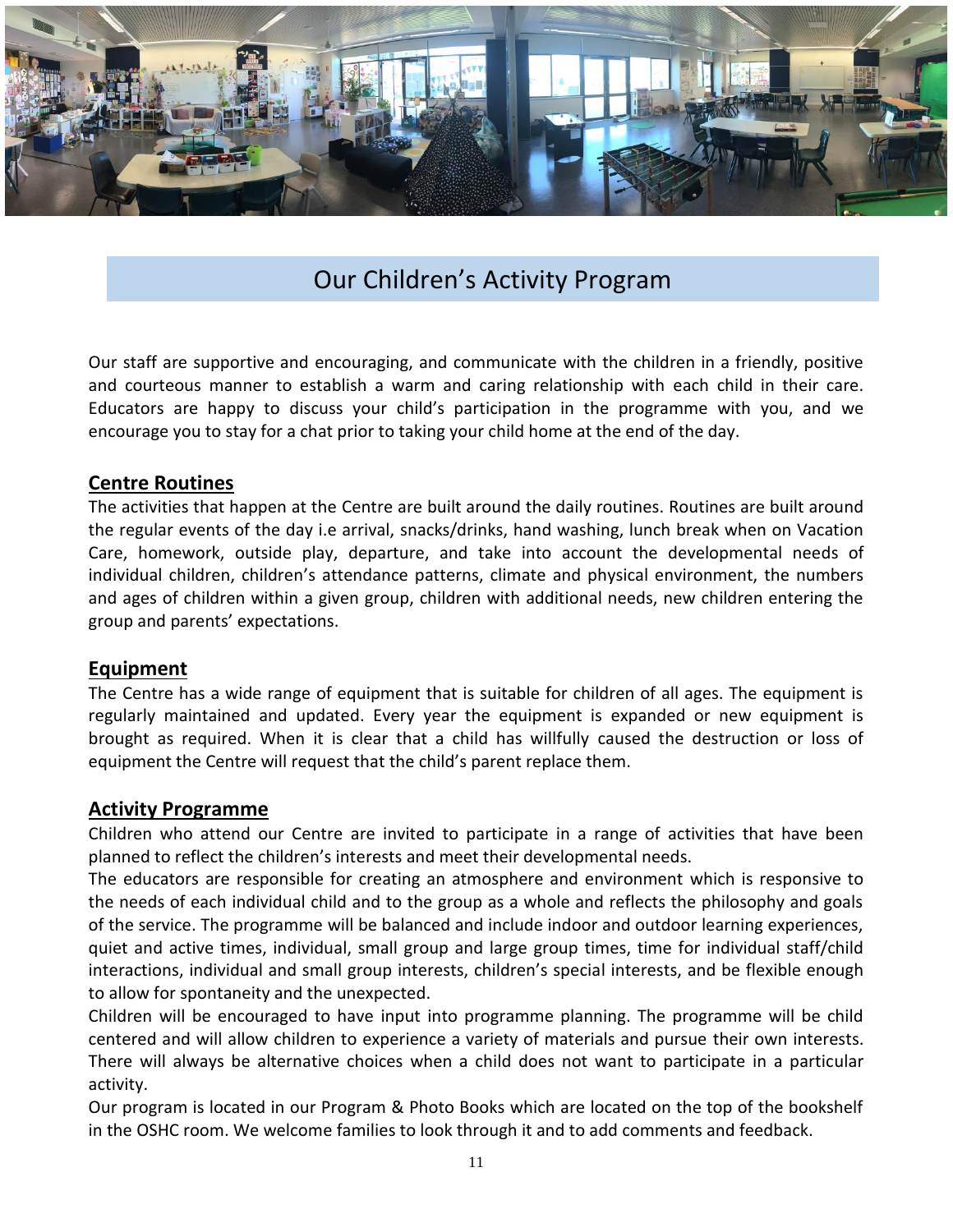

#### **Snacks at OSHC**

Snacks form a significant part of the Centre routine. Please make sure that any food allergies, strong dislikes and special dietary requirements your child have are recorded on the enrolment form and discussed with the OSHC Staff.

The Centre provides morning tea (Vacation Care/Pupil Free Day) and afternoon tea. Parents must provide a packed lunch for (Vacation Care/Pupil Free Day). The snack menu is varied, balanced and nutritious. Access to safe drinking water and fresh fruit will be provided at all times.

The afternoon tea menu is displayed on the notice board alongside a list of the snacks eaten each day. Snack times are treated as social occasions. Members of staff always sit with the children during snack times to interact with them, provide help serving where needed and to set a good role model for the children.

#### **Personal Toys**

The Centre provides a wide range of equipment, games and toys for children to play with so there is no need to bring in items from home. If your child brings personal items in from home the staff will place them in a safe place for collection by parents, no responsibility can be taken for lost or damaged items brought in home.

#### **Mobile Phones/Personal Electrical Devices**

Children are not permitted to bring mobile phones or electrical devices including iPhones and iPads into the Centre unless it is part of the vacation care program for the day. They must remain in children's bags or be given to a staff for safe keeping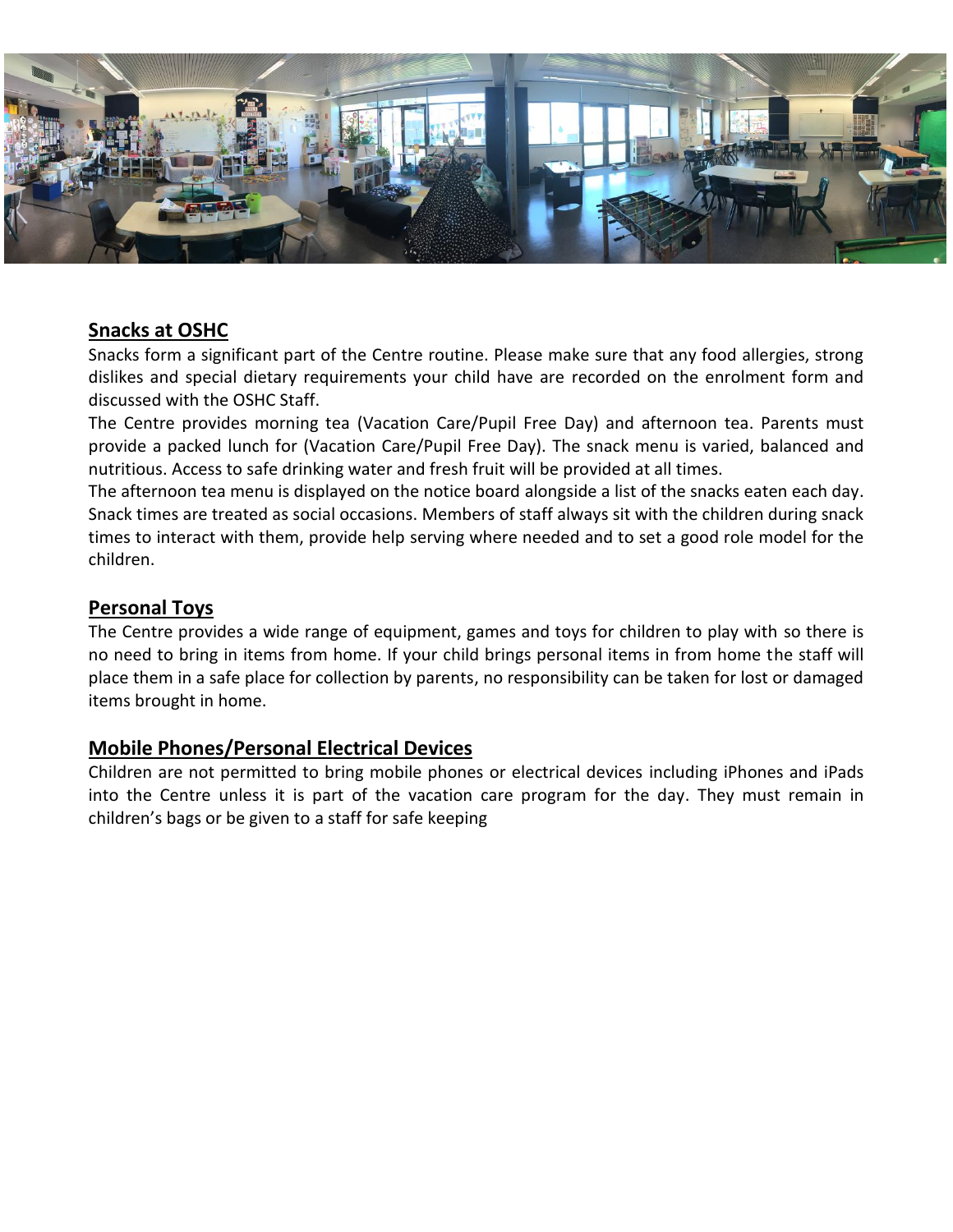

#### **Supervision**

The staff: child ratios contained within the Standards of Operation Guidelines for Outside School Services will be strictly adhered to at the Centre. The ratios are:

- Before School 1:13 (1:10 if Kindergarten child in attendance)
- After School 1:13 (1:10 if Kindergarten child in attendance)
- Vacation Care 1:13 (1:10 if Kindergarten child in attendance)

Staff will position themselves where they can see all the children under their supervision, listen carefully to what is happening and know the children individually so they can anticipate their needs.

When outdoors children will be appropriately supervised and will be given opportunities for self discovery and freedom of choice. Staff will join in the children's play and encourage them to try new experiences.

Staff will regularly remind children of safety procedures for play equipment. Children will be encouraged to try new challenges as appropriate.

The supervision plans which define the boundaries and areas where children may safely play is displayed at the service.

#### **Children with Additional Needs**

Our Centre caters for children with additional needs. Children with additional needs that can not be catered for within the usual OSHC routine will be integrated into the whole group with additional support from an Inclusion Support Facilitator or other professionals arranged by the Nominated Supervisor after the parent has given permission.

Where possible, support will be obtained prior to the commencement of care. This will ensure transition into care is successful to all concerned.

#### **Guiding Children's Behaviour**

Learning appropriate behaviour is part of your child's social development. Our staff aim to help children to be responsible for their own behaviour and to develop an understanding of what is appropriate in different situations.

You are encouraged to discuss your child's behaviour with Centre staff to ensure consistent behaviour expectations between home and the Centre. Limits to the children's behaviour will always be clearly expressed in a positive way. Children will be encouraged to settle their differences in a peaceful manner. The staff will focus on positive behaviour, providing praise and encouragement where appropriate.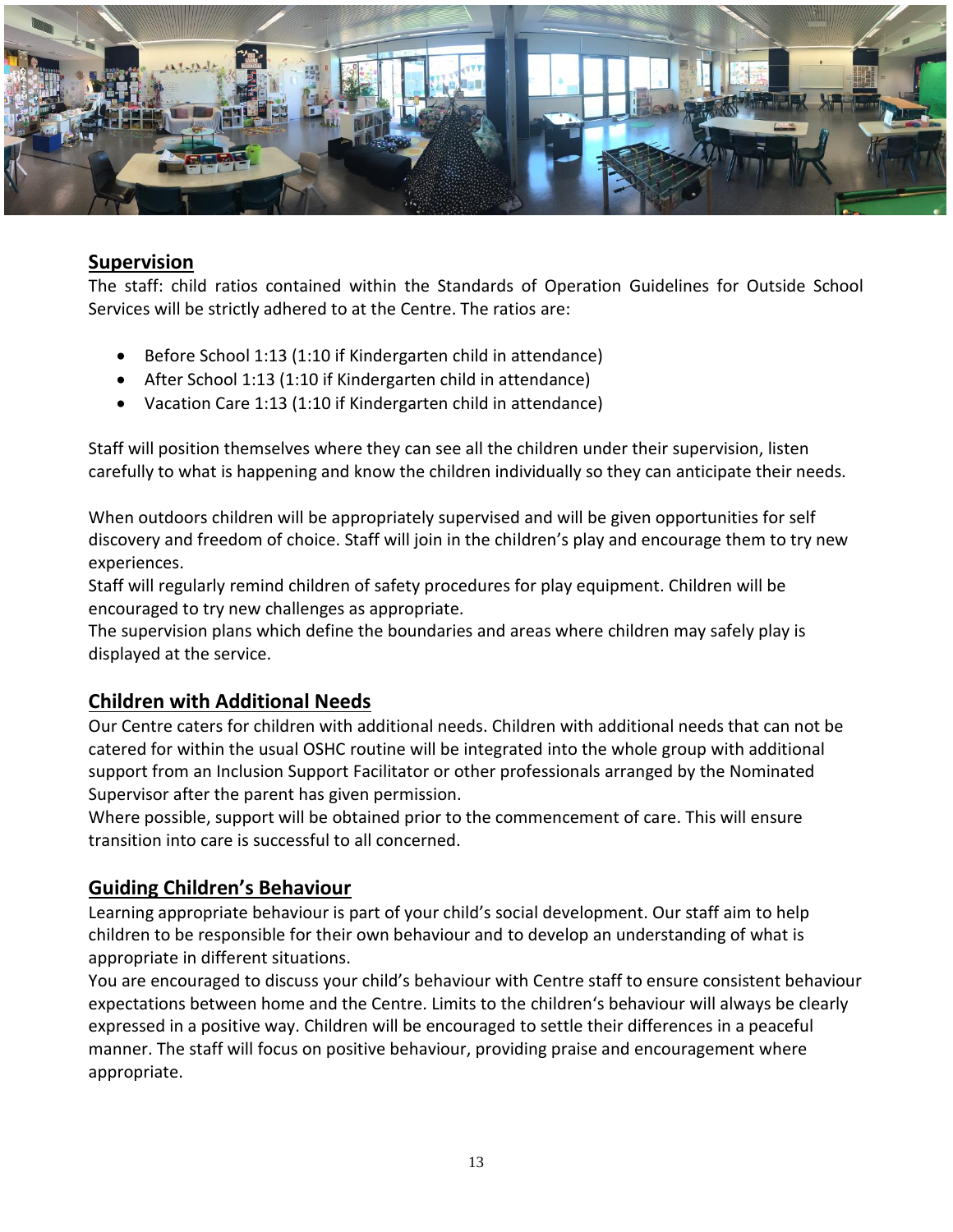

Staff will discuss the issue of bullying with the children and make it clear that this kind of behaviour is not acceptable at the Centre. Children will be encouraged to speak to staff if they see, or are subjected to bullying behaviour, and to refuse to be in any bullying situation.

#### **Limits**

#### **We have adopted and adapted the 3 rules followed by the Early Years at the school:**

- Look after yourself
- Look after each other
- Look after OSHC

Developing a supportive relationship with the children encourages them to learn skills in self discipline. Punishing a child stops the negative behavior for a while but does not teach the child self restraint. A "cooling off" period may be needed so the child can calm down before discussing what happened and sharing their feelings with the educator, who will in turn talk about their own feelings and responsibilities with the child. Educators will always talk to the child quietly and as an equal. No further punishment will be given and the child will be reminded in positive terms of the expected behavior.

#### **At no time will a child receive any form of corporal punishment e.g. smacked, or be placed in a room alone, made immobile, frightened or humiliated in any way, verbally or emotionally punished, nor will food or drink be withheld as a form of punishment.**

The Nominated Supervisor will keep parents informed of any difficulty in managing a child's behaviour which results in disrupting the program or putting other children at risk.

If a child misbehaves the following system will be used;

- First warning verbal reminder about behaviour
- Second warning verbal reminder about behaviour
- When child reaches third reminder about behaviour they will be redirected away from the experience, may be asked to sit and "cool off" and then to speak to the Nominated Supervisor about their behaviour.
- If a child reaches the fourth reminder the Nominated Supervisor will notify parents.

The Manager and staff are always available to discuss and assist with any concern a parent may have in respect to a child's behaviour or participation in the program and will work with parents to address any persistent behaviour problems.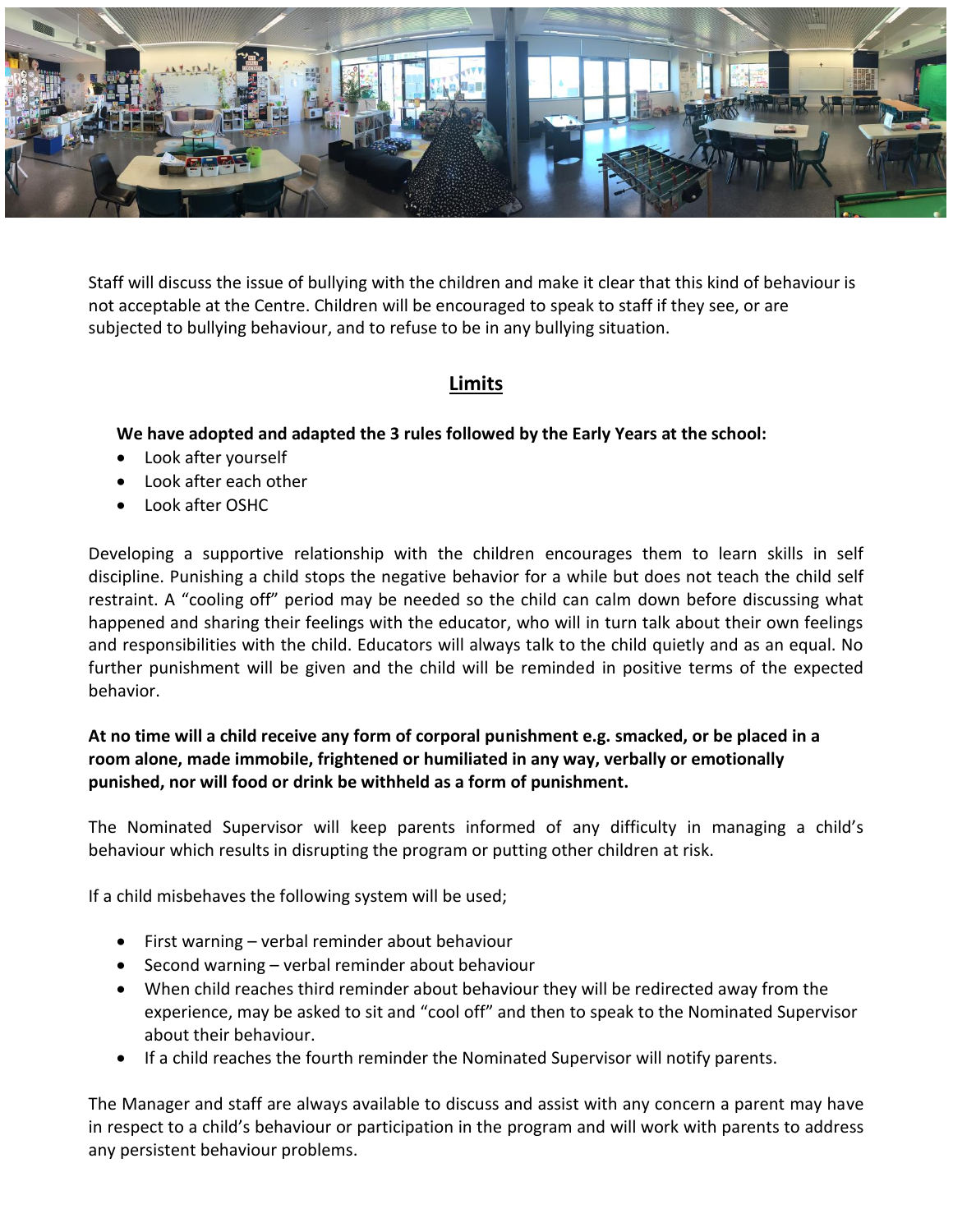

#### **Appropriate Clothing**

During the Vacation Care day your child will participate in many different activities and it is important that they are dressed in appropriate clothing. Remember, children are hard at "work" while they are with us and often the most beneficial learning experiences come from messy play. We encourage children to wear aprons when painting or participating in other messy activities.

Children are encouraged to wear sensible footwear and comfortable casual clothes, which are suitable for climbing, running or painting.

Children need to be aware of sun protection and we favour shirts with sleeves over strappy or singlet tops.

#### **Excursions**

Children will be taken on excursions outside of the Centre as part of the planned activities of the Centre. This will only occur whilst the children are attending Vacation Care. Excursions are considered to be an integral part of the children's program and will therefore be arranged from time to time, to provide a broad range of learning experiences for children. For all excursions written permission will be sought from parents and details of the outing provided in writing. All excursions will comply with the Standards of Operation Guidelines for Out of School Services.

You are requested not to send your child on an excursion if they display any signs of being unwell. This is in the interests of everyone concerned.

#### **Swimming Excursions**

New may go on excursions that involve shallow water but no swimming excursions will be conducted at all.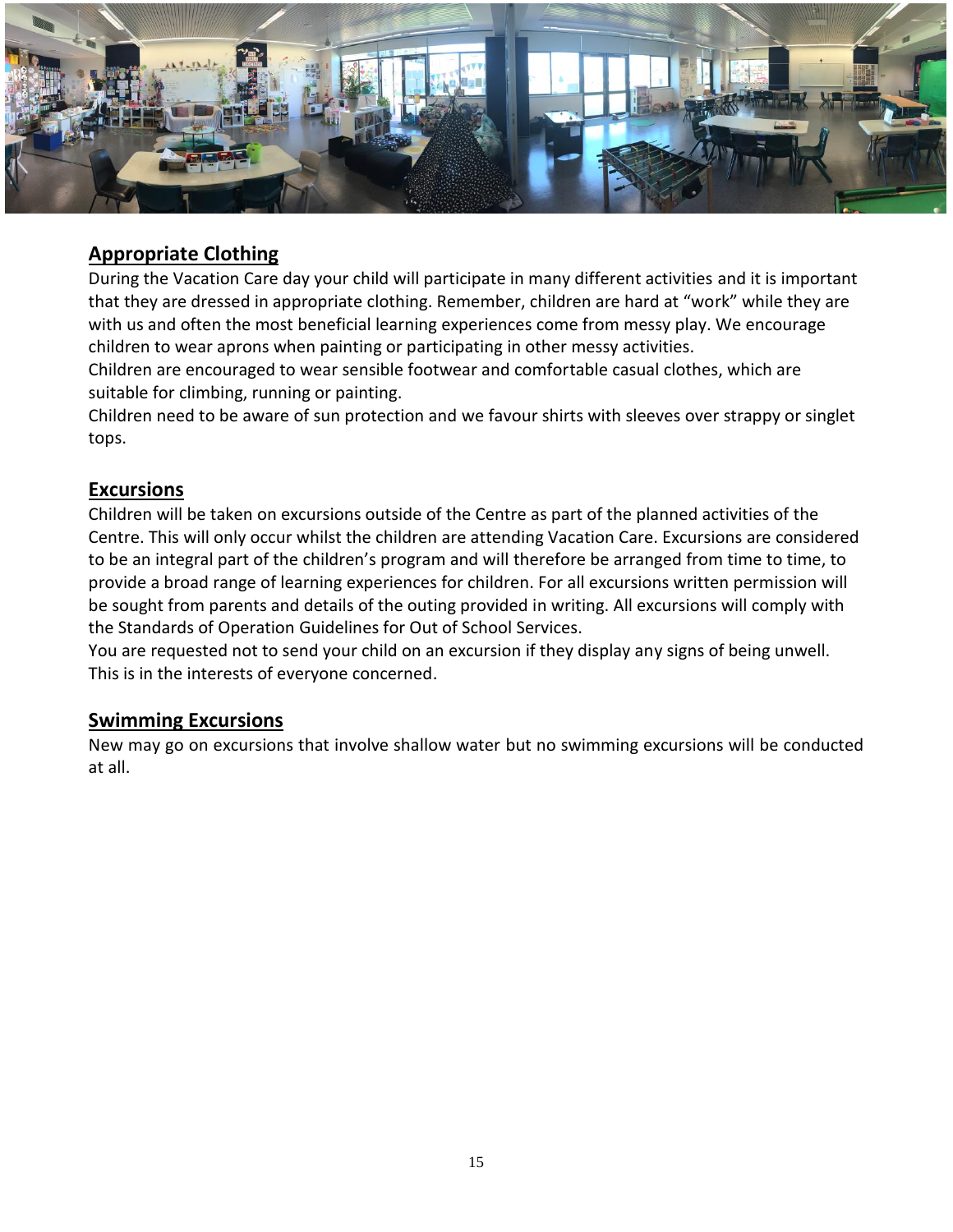

## Health and Safety

#### **Hygiene**

In group care situations one of the most troublesome problems is controlling the spread of infections among the children and staff.

The application of universal hygiene procedures will be followed at the Centre at all times to control the spread of infection. Staff model a high level of personal hygiene at all times and place emphasis on the children learning and understanding why hygiene is important. Hand washing is central to this system and children will be reminded to wash their hands before all clean tasks (i.e. meals) and after all dirty tasks (i.e. after using the toilet).

#### **Immunisation**

Immunisation of children who attend the Centre will help to limit the spread of infection.

We encourage parents to immunise their children against all diseases appropriate to the child's age. A record of your child's current immunisation status will be kept at the Centre. Children who are not immunised will be excluded from care during outbreaks of some infectious diseases in accordance with the National Health & Medical Research Council exclusion guidelines (on display in the foyer), even if the child is well. This is to limit the spread of infection and protect unimmunised children.

#### **Exclusion**

As a protection for all children and staff the following exclusion policy applies to all children enrolled in the Centre.

Children with infectious diseases will be excluded from the Centre in accordance with the National Health & Medical Research Council exclusion guidelines (on display in the reception area). A clearance certificate from your child's doctor, is required to pronounce the child fit for childcare, before your child can return to the Centre.

I centre wantager's discretion: revers, voluming, diarriocally<br>indications that a child should not be brought to the Centre. If your child is unwell at home, please do not bring him/her to the Centre. Children who have more than a slight cold should not be brought to the Centre and may not be accepted at the Centre Manager's discretion. Fevers, vomiting, diarrhoea or unexplained rashes are some of the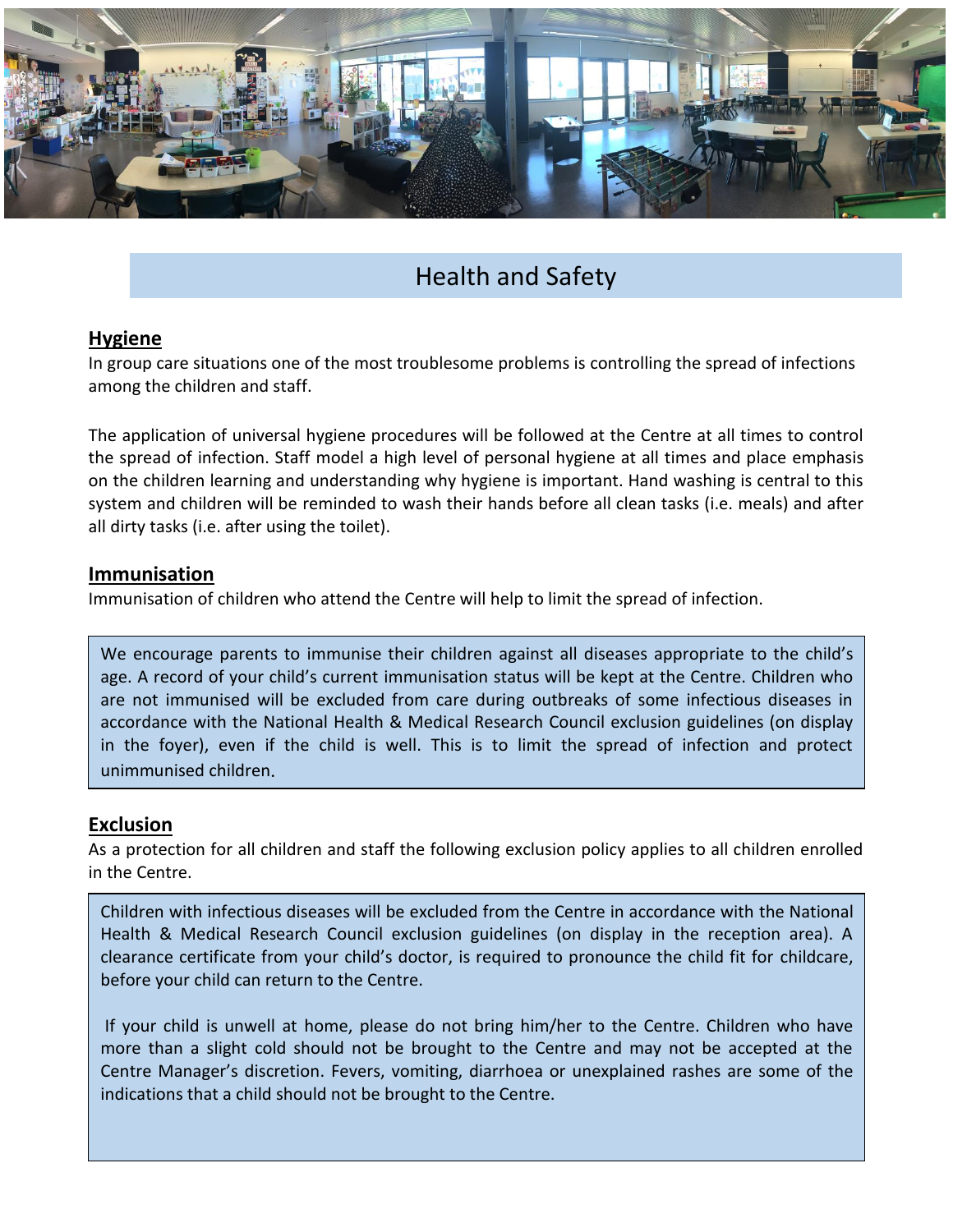

#### **Unwell Children**

The Centre is not able to care for children who are ill. The following policy has been developed to protect your child and the other children attending the Centre.

It is important that the Nominated Supervisor or the child's educator be notified if your child has been unwell or received an injury since last attending the Centre. If a child is receiving medication at home but not at the Centre, the Centre should still be notified of the purpose of the medication, its nature and the possible side effects it may have on the child while in care.

In the event your child becomes ill whilst at the service, you will be contacted and asked to collect your child. Where a staff member has asked you to seek medical advice regarding your child's health, you will be given details about your child's symptoms and information of any illnesses that have recently affected children and/or staff at the service to relay to the doctor. The doctor will need to provide a Clearance Certificate that pronounces your child fit for care before they can return to the service. The Nominated Supervisor can call an ambulance or doctor if urgent medical attention is required. Every effort will be made to contact you or your nominated emergency contact people as soon as possible. All medical and ambulance costs are the parent's responsibility. In the event of an outbreak of a communicable disease at the Centre, families and the Health Department will be notified.

#### **Medication**

Wherever possible, medication should be administered by parents/guardians at home. However, we are aware that this is not always feasible. Therefore, to ensure children's safety and welfare, the giving of medication at the service will be strictly monitored. Parents/guardians should consider whether the child who requires medication is well enough to be at the service and to keep the child home if they are unwell.

**You must never leave medication in your child's bag. You must inform the Nominated Supervisor or staff member and complete an "Authority to give Medication" form. At the end of the day you must collect the medication from the service staff.**

Medication will only be administered by Centre staff if:

- 1. The parent or guardian has completed and signed the Centre's authority to give medication form.
- 2. It is prescribed by a doctor and has the original pharmaceutical label detailing the child's name, the name of the medication, the required dosage, the date of dispensing and the expiry date; OR
- 3. It is still in the original pharmaceutical packaging (ie. Non-prescription medication), indicating the name of the medication, the dosage, age appropriateness and the expiry date; AND
- 4. Self administration by an enrolled child is not allowed without direct supervision of a staff member.
- 17 5. The parent has completed and signed an authority to give medication form on the day that it is to be administered.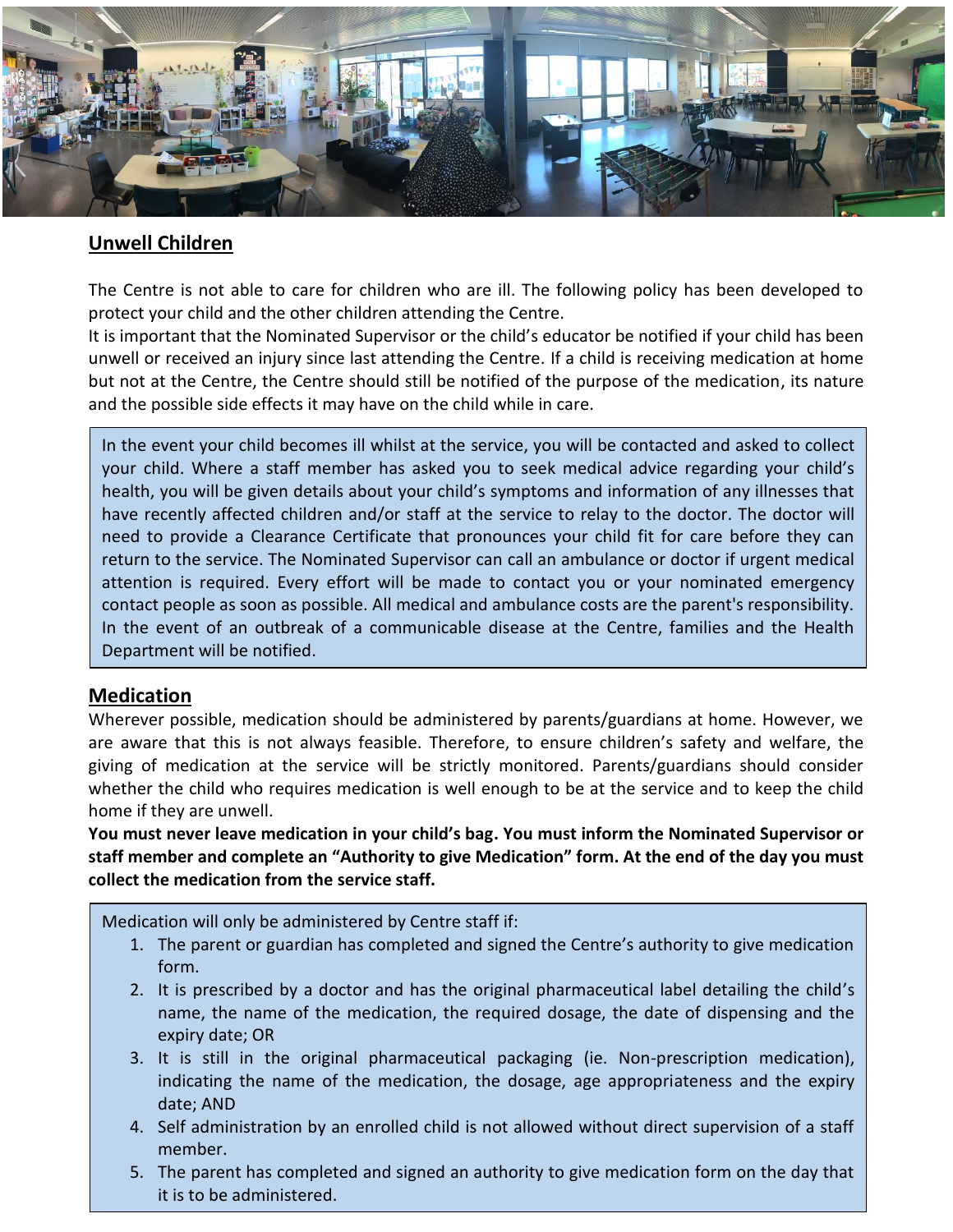

#### **Occupational Safety and Health**

Our service is concerned with protecting the health and safety of children and staff at the service. In the interest of Occupational Safety and Health and the well-being of the children, the service is a smoke-free zone. This includes all indoor and outdoor play areas and anywhere that is within sight of the children. We request that parents adhere to this. Staff are vigilant to identify and remove any hazards that may create a risk to children or themselves. All equipment, toys and play areas are checked regularly to ensure they are clean and safe for children's use*.* 

#### **Sun Protection**

To ensure all children attending the Centre are protected from skin damage caused by harmful ultra-violet rays of the sun the following applies:

- Children will be required to wear a hat which protects the face, neck and ears whenever outside i.e. legionnaire style or broad brimmed hats (no caps) and will be encouraged to use available areas of shade during outdoor activities.
- The UV index will be checked before children are taken outside and when it is 3 or above SPF 50+ broad-spectrum water-resistant sunscreen will be provided for children and applied 20 minutes before going outside.
- Outdoor play will not occur in extreme heat. Staff will act as role models, by wearing hats, applying sunscreen and seeking the shade wherever possible.

#### **Safety Drills**

Safety drills will be practiced to ensure that children and staff are familiar with the procedures should an emergency occur.

Emergency evacuation and lockdown drills will be practiced at the service at once a term. Evacuation procedures are displayed in the OSHC room. Parents are asked to familiarise themselves with these procedures.

#### **Accidents**

Despite every precaution, accidents will occur at the service from time to time. The following policy will be implemented to protect your child and keep you informed should an accident occur.

You are required to provide written authority (included in the enrolment form) for staff of the service to seek medical attention for your child if required. In the case of a minor accident, staff who are qualified in First Aid will attend to the injured child and apply First Aid. Depending on the injury, you will be contacted at the time of the accident or informed about the incident when you arrive to collect your child.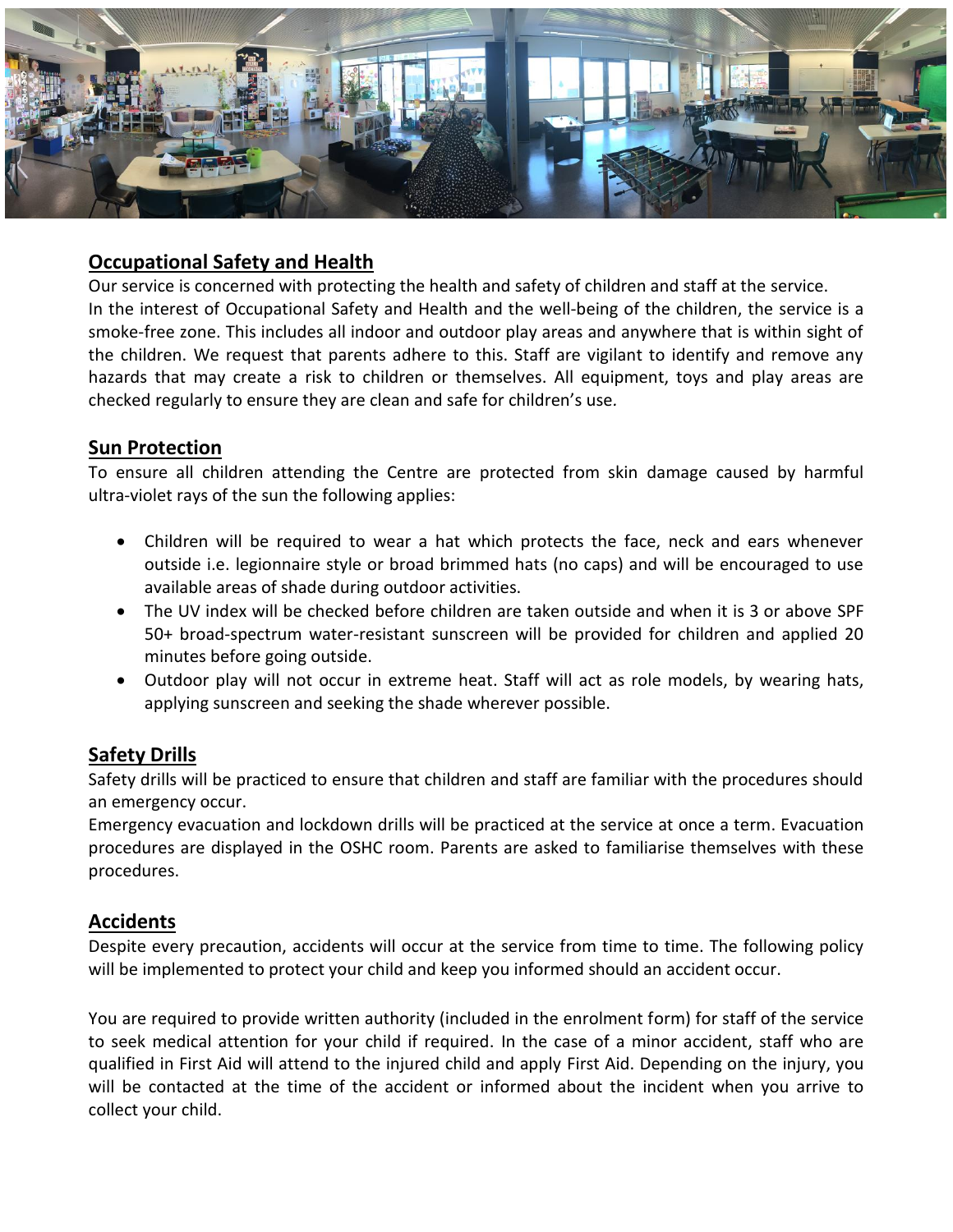

If a serious accident occurs which requires more than simple first aid treatment you will be contacted immediately or, if you cannot be contacted, your emergency contact person will be phoned. Your child's injuries will be assessed and either an ambulance will be called or your child will be taken to a local clinic or medical practitioner for medical treatment. A staff member will accompany your child until you are able to be there. You will be asked to sign an accident report completed by the person in charge at the service at the time of the accident and be provided with a copy of this report.

#### **First Aid Qualifications**

It is a requirement that at least one staff member with a current First Aid and CPR qualification as well as current Asthma and Anaphylaxis training is on duty at the Centre at all times children are on the premises.

First Aid will only be administered by qualified First Aiders in the event of minor accidents or to stabilise the patient until expert assistance arrives.

A fully equipped First Aid Kit is maintained at the Centre.

#### **Lost Property**

Any items brought into the Centre by the child should be clearly marked with the child's name, especially items of clothing. There is a lost property box at the Centre which should be checked every week. At the end of each term the lost property box is emptied, and unclaimed items disposed of.

#### **Links to Community Support**

For information about: **CCB/CRN or family support:** <http://www.humanservices.gov.au/customer/subjects/payments-for-families>

**Rent Assistance:**

<http://www.humanservices.gov.au/customer/services/centrelink/rent-assistance> **Information about financial support for W.A/overseas families:**

<http://www/humanservices.gov.au/customer/payment-finder/?q=15000000000000000000000000> **Child Disability Support:**

[www.humanservices.gov.au/customer/services/centrelink/child-disability-assistence-payment](http://www.humanservices.gov.au/customer/services/centrelink/child-disability-assistence-payment) **Child Support Info Service** on 131 107 form information about Child Support payments 24 hours a day.